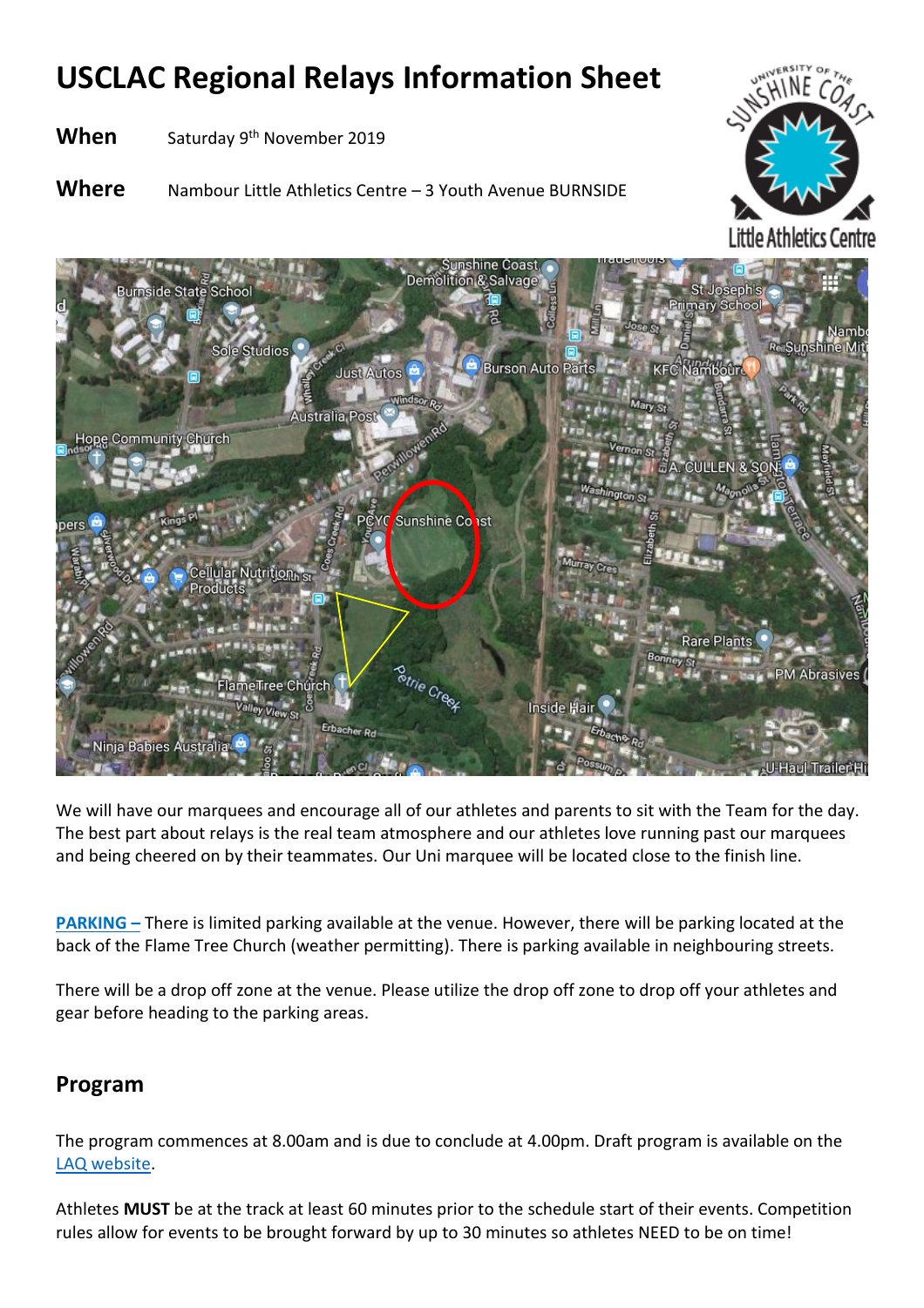Please check the timetable carefully to see what time your events are. Some athletes may be running in different age groups to make up teams so please make sure you have the correct time for that event

When athletes arrive at the track, please report to our Team Manager Mel Hepworth-Smith to let her know that you have arrived.

If Relays needs to be cancelled due to bad weather, this decision will be made by 7am on Saturday morning. If the event is cancelled it will be run on the scheduled back-up date which is the following Saturday (Saturday 16<sup>th</sup> November).

### **Uniforms**

For regional relays **ALL** competitors **MUST** wear our uniform polo/singlet/crop top.

#### **Polo shirts**

- Age labels are to be sewn onto the left sleeve
- Registration numbers are to be sewn onto the front of the shirt
- Coles patches are required to be affixed to the polo shirt on the front left (opposite side to logo)

#### **Singlets and crop tops (only U13-U17 athletes)**

- Age labels for athletes wearing singlets and crop tops are to be sewn onto the left side of the shorts/pants
- Registration numbers are to be sewn onto the front of the shirt
- Coles patches are required to be affixed to the front left of the singlet.

#### **Shorts**

- Black shorts or bike pants with the USCLAC on the leg or plain black shorts with no logos showing
- If athletes elect to wear skins, they MUST wear a pair of plain black shorts over the top of the skins. Only black skins are acceptable for USCLAC athletes as they must match our uniform. No striping or logos on the skins can be visible.

Any athlete not in the correct uniform may be excluded from competing or the team disqualified.

#### **Footwear**

- **Spikes MUST NOT BE WORN TO MARSHALLING. They must ONLY be put on at the start line.**
- Spike shoes may be worn by U13-17s in the relays.
- U11-U12 Athletes competing in the 4 x 100m relays may wear spike shoes.

### **Field relays**

Please note that due to the high number of nominated athletes and the time constraints of the program, the Region will decide how many throws/jumps each athlete will have. There is the possibility that athletes will have only 1 practice attempt and 2 competition attempts (rather than 3 attempts). At Regional Relays the High Jump bar will be raised by 7cm, 7cm, 7cm and then 5cm thereafter with only 2 attempts allowed at each height.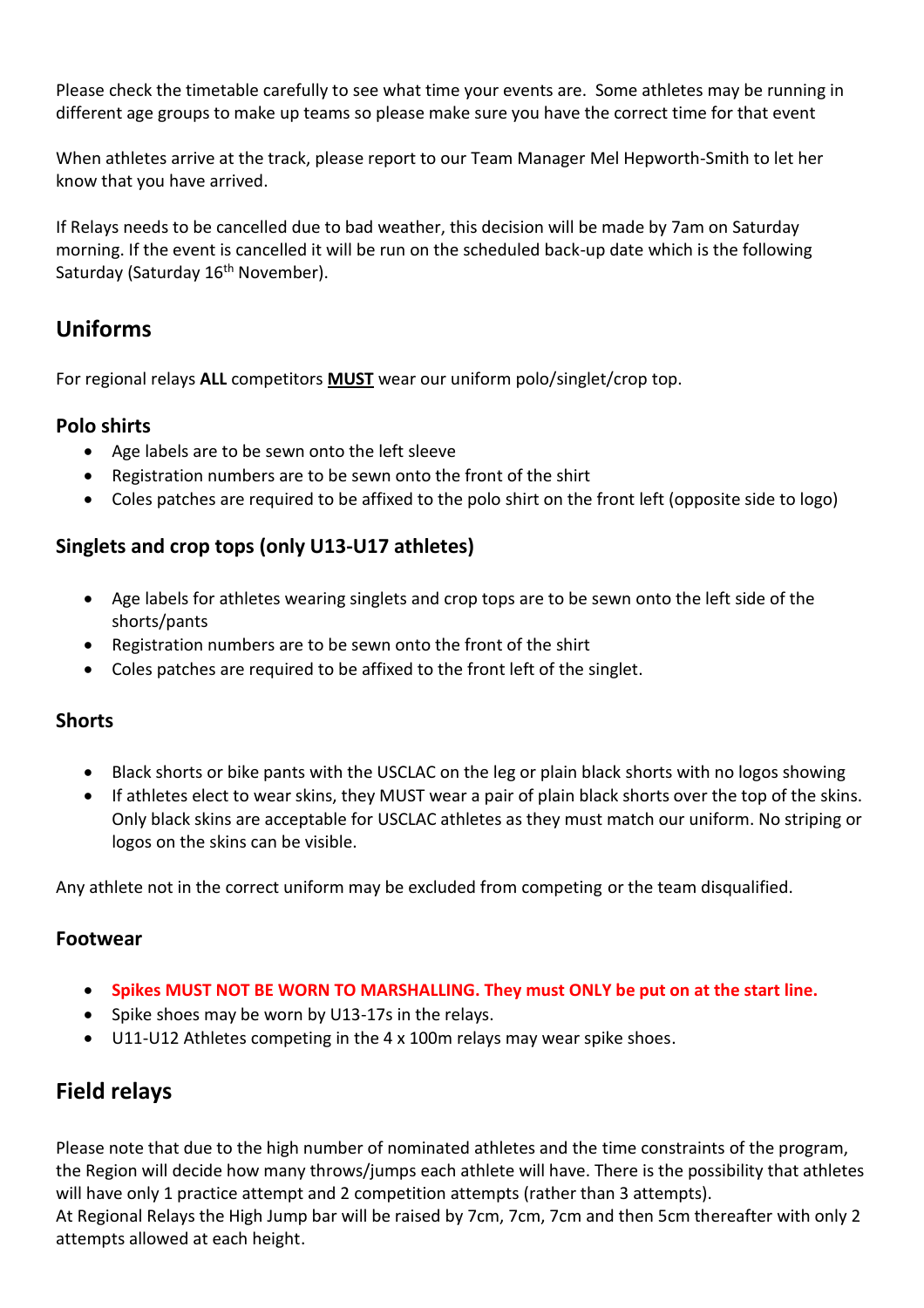## **Track relays**

**Athletes are to compete in the order that they have been allocated as per the Teams Listing**. The athlete order has been determined in order to give the teams their best possible performance. Changes to the order will disadvantage overall team performance.

Starting blocks will be provided and may be used by U11 to U17 athletes in the first leg of laned events. A crouch start may be used by U7-U11 athletes.

Athletes are reminded that the Timing Gates are not to be touched by any part of the athletes' body.

#### **Parent assistance**

We will require parent assistance on the day as our club is responsible for the running of the track finishing line and timing. We need parents to assist at the finish line. We will provide a roster so please volunteer at least one hour of your day.

### **Marshalling**

Please note that parents **are not permitted** in the marshalling area. Only team managers can enter the area. Parents also must not move children from one event to another. There will be clash marshall officials who will arrange transfer of children from events is necessary.

### **Medals and State qualification**

Only athletes in the U9-U17 age groups may qualify for State relays.

The top 3 teams only proceed through to the State Championships.

U7 and U8 athletes will all receive a participation medal.

### **Protests**

The relays is always challenging for athletes with many rules and regulations relating to changeovers etc. It is supposed to be fun!!! However, if a team is disqualified at the event and there is a view by the athletes & parents that the disqualification is incorrect a protest can be lodged.

A protest fee of \$55.00 is payable to the Region on lodgement of a protest. In the event the protest is upheld, this fee is refunded.

#### **A protest may be lodged by the Team Manager ONLY and must be lodged within 15 minutes of the completion of the event. Parents are not permitted to talk to officials, referees or the arena manager.**

Protests are very serious and will only be considered by the Team Manager if there is comprehensive evidence to support the protest.